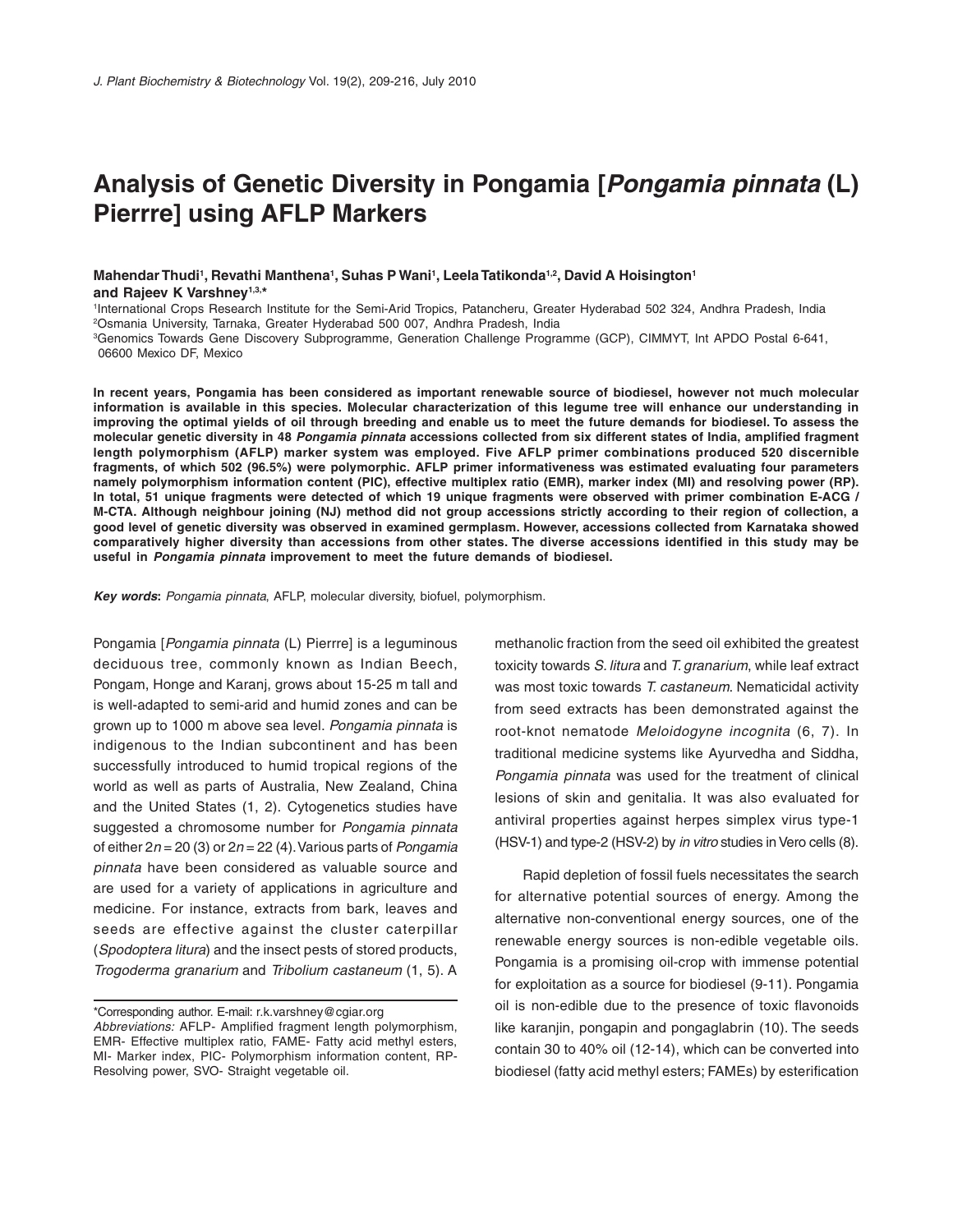with methanol in the presence of KOH or straight vegetable oil (SVO) is also used as fuel in diesel generator sets (1, 9).

Several molecular markers have been widely used to assess the genetic diversity and phylogenetic studies in a number of legume taxa like Medicago (15), Atylosia-Cajanus complex (16) and Acacia (17). However, there is no information available on the genetic diversity of Pongamia pinnata, although biological and biochemical properties and genetics of the plant have been extensively reviewed (2). AFLP marker system (18) is the most suitable marker system for conducting genetic diversity analysis for tree species like Pongamia pinnata, where no molecular genetics research has been done and not much sequence information is available. Genetic improvement for enhanced biomass, oil yield and stress tolerance depends on selection and maintenance of elite Pongamia pinnata accessions. A number of Pongamia pinnata accessions have been collected from several states of India and the present study was undertaken to assess the genetic diversity among 48 selected Pongamia pinnata accessions using AFLP marker system.

# **Materials and Methods**

*Plant material* **—** Forty-eight accessions of Pongamia pinnata representing different geographical locations from six states of India were analyzed for genetic diversity study (Table 1). Further, these accessions also differ for the oil content in the seeds and the seed weight.

*DNA isolation* — Three grams of young leaf tissue was harvested from ten individual plants and bulked for each accession. DNA was isolated from the leaf tissue as per Tatikonda et al (19). The quantity of the DNA was estimated using UV-spectrophotometer and quality was checked on 0.8% agarose gel.

*AFLP analysis* — AFLP analysis was performed using standard protocol (18) with minor modifications. Restriction digestion, ligation, pre- and selective amplification was carried out as per Tatikonda et al (19).

*Data analysis* — To analyse AFLP marker data, we assumed that each AFLP amplified product, regardless of its relative intensity, corresponds to a dominant allele at a unique locus. Polymorphic amplified fragments were scored manually as '1' for the presence and '0' for the absence of an allele at a particular locus across all the 48 genotypes for each primer combination. Only reproducible and clearly distinct bands were scored for data analysis.

Binary data obtained for the AFLP primer combinations was used for assessing the discriminatory power of AFLP primer combinations by evaluating four parameters as follows:

a) Polymorphism Information Content (PIC) for each AFLP fragment was calculated as proposed by Roldan-Ruiz et al (20), b) Number of polymorphic fragments in the germplasm set of interest, analyzed per experiment, called effective multiplex ratio (E), was estimated as mentioned in Varshney et al (21), c) Marker index, a product of information content, as measured by PIC, and effective multiplex ratio (E), was calculated following Powell et al (22), d) Resolving power (RP) of each primer combination was calculated according to Prevost and Wilkinson (23)

*Construction of dendrogram* — The 1/0 matrix of the marker was used for the calculation of genetic similarity (24). Further, dendrogram was constructed using neighbour joining (NJ) algorithm in PAUP 4.0 (25) and Dendroscope (26). To find the robustness of dendrogram, bootstrapping was carried out for 48 accessions using 1000 replicates with PAUP Win 32 software (4.0 beta version) (27).

### **Results and Discussion**

To the best of our knowledge, this report is the first successful study for the assessment of genetic diversity employing AFLP technique in Pongamia pinnata, a potential biofuel plant. AFLP is an information rich marker system due to its ability to generate a large number of polymorphic/informative loci simultaneously in a single genotype with a single primer combination as compared to RAPDs (random amplification of polymorphic DNAs), RFLPs (restriction fragment length polymorphisms) and microsatellites (22, 27, 28)**.** In the present study, a set of 48 Pongamia pinnata accessions representing six states of India (Table 1) were analyzed with five AFLP primer combinations (Table 2). Similarly, AFLP marker system has been successfully used to investigate the diversity studies in biofuel plant, Jatropha (19, 29).

*Marker polymorphism* **—** An efficient molecular marker can detect high polymorphism among the accessions. Screening of 64 AFLP primer combinations on four accessions has generated quality polymorphic fragments. Among these 64 primer combinations, only 5 AFLP primer combinations were selected and further investigated on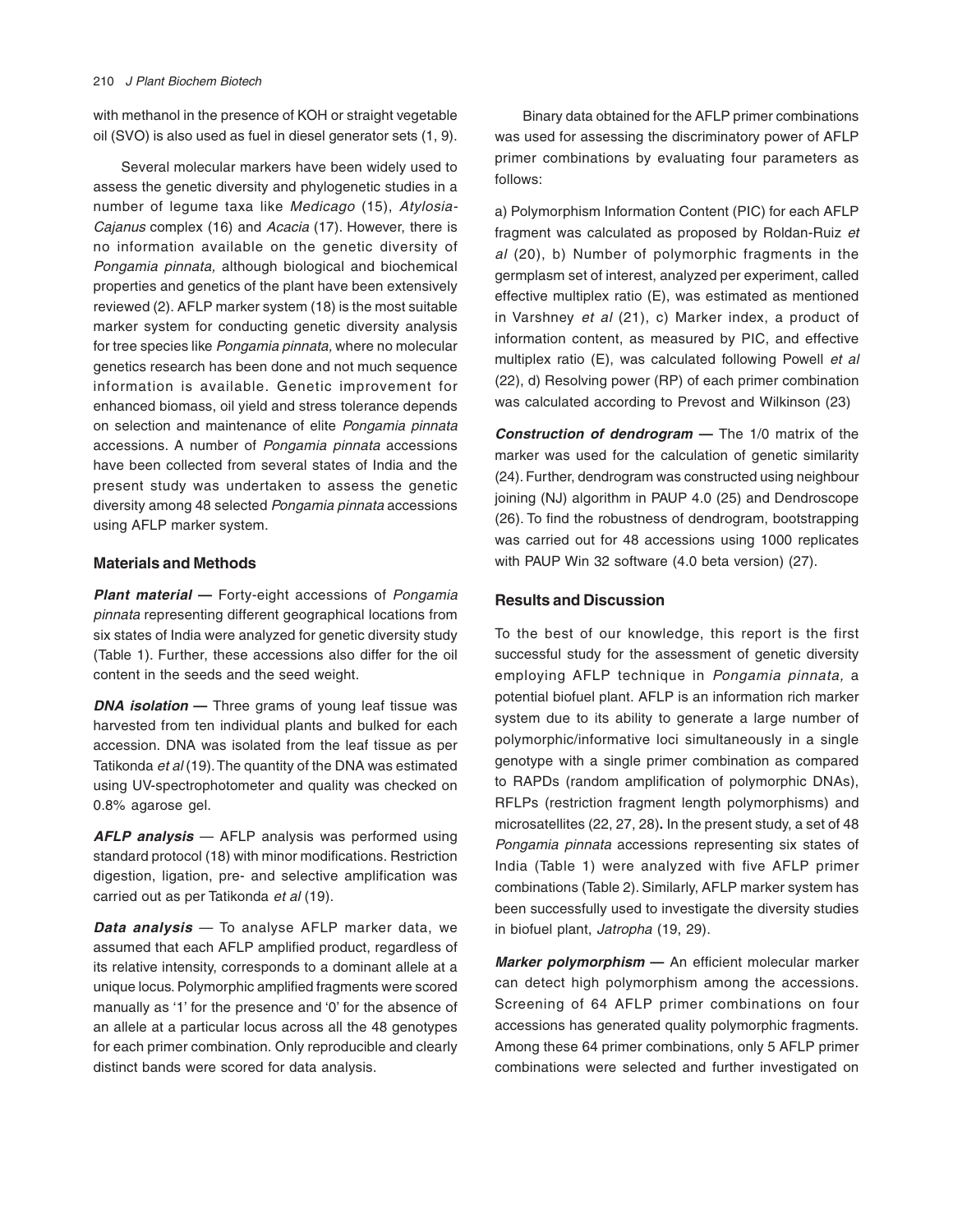**Table 1.** Details about forty eight Pongamia pinnata accessions used for genetic diversity analysis

|    | Genotype <sup>a</sup> | Accession<br>identity | Place of<br>collection | State of<br>collection <sup>b</sup> |  |
|----|-----------------------|-----------------------|------------------------|-------------------------------------|--|
| 1  | $P-1$                 | P-1                   | Bombay                 | MН                                  |  |
| 2  | $P-2$                 | $P-2$                 | Goa                    | GА                                  |  |
| 3  | $P-3$                 | $P-3$                 | Orissa                 | ΟR                                  |  |
| 4  | $P-5$                 | $P-5$                 | Adilabad               | AP                                  |  |
| 5  | P-6                   | $P-6$                 | Behranguda             | AP                                  |  |
| 6  | $P-7$                 | $P-7$                 | Gurgaon                | ΗR                                  |  |
| 7  | $P-8$                 | $P-8$                 | Gurgaon                | ΗR                                  |  |
| 8  | P-9                   | $P-9$                 | Gurgaon                | ΗR                                  |  |
| 9  | IPC <sub>2</sub> A    | IPC-2A                | Alliguda               | AP                                  |  |
| 10 | IPC3A                 | IPC-3A                | Alliguda               | AP                                  |  |
| 11 | IPC4A                 | IPC-4A                | Alliguda               | AΡ                                  |  |
| 12 | IPC5A                 | IPC-5A                | Alliguda               | AΡ                                  |  |
| 13 | IPC6A                 | IPC-6A                | Alliguda               | AP                                  |  |
| 14 | IPC8A                 | IPC-8A                | Alliguda               | AP                                  |  |
| 15 | IPC12A                | IPC-12A               | Alliguda               | AP                                  |  |
| 16 | IPC13A                | IPC-13A               | Alliguda               | AP                                  |  |
| 17 | IPC10A                | IPC-10A               | Alliguda               | AP                                  |  |
| 18 | IPC11A                | IPC-11A               | Alliguda               | AΡ                                  |  |
| 19 | IPC15A                | IPC-15A               | Alliguda               | AP                                  |  |
| 20 | IPC16M                | IPC-16M               | Mahabubnagar           | AΡ                                  |  |
| 21 | IPC18K                | IPC-18K               | Kadiri                 | AP                                  |  |
| 22 | IPC20M                | IPC-20M               | Mahabubnagar           | AP                                  |  |
| 23 | IPC-19M               | IPC-19M               | Mahabubnagar           | AP                                  |  |
| 24 | Kengal                | <b>KN-1</b>           | Kengal                 | KA                                  |  |
| 25 | Maagadi               | KN-2                  | Maagadi                | KA                                  |  |
| 26 | Basanthapura KN-3     |                       | Basanthpura            | KA                                  |  |
| 27 | Malvalli              | $KN-4$                | Malvalli               | KA                                  |  |
| 28 | Tumkur                | KN-5                  | Tumkur                 | KA                                  |  |
| 29 | Ketohalli             | KN-6                  | Ketohalli              | KA                                  |  |
| 30 | Maiganhalli           | <b>KN-7</b>           | Maiganhalli            | KA                                  |  |
| 31 | Tarapur               | KN-8                  | Tarapur                | KA                                  |  |
| 32 | K.M.Doddi             | KN-9                  | K.M.Doddi              | KA                                  |  |
| 33 | Kempnahalli           | <b>KN-10</b>          | Kempnahalli            | KA                                  |  |
| 34 | Kilancha              | KN-11                 | Kilancha               | KA                                  |  |
| 35 | M.K.Doddi             | KN-12                 | M.K.Doddi              | KA                                  |  |
| 36 | Thalli                | KN-13                 | Thalli                 | KA                                  |  |
| 37 | Hoskote               | <b>KN-14</b>          | Hoskote                | KA                                  |  |
| 38 | Madapura              | <b>KN-15</b>          | Madapura               | KA                                  |  |
| 39 | Hosur                 | KN-16                 | Hosur                  | KA                                  |  |
| 40 | Kunigal               | <b>KN-17</b>          | Kunigal                | KA                                  |  |
| 41 | APHYHY1               | <b>APHYHY 1</b>       | Mulugu                 | AP                                  |  |
| 42 | APHYHY3               | APHYHY 3              | Mulugu                 | AΡ                                  |  |
| 43 | APHYHY5               | APHYHY 5              | Mulugu                 | AP                                  |  |
| 44 | APHYHY6               | APHYHY6               | Mulugu                 | AP                                  |  |
| 45 | IISC <sub>2</sub>     | IISC <sub>2</sub>     | Mulugu                 | AP                                  |  |
| 46 | IISC <sub>3</sub>     | IISC <sub>3</sub>     | Mulugu                 | AP                                  |  |
| 47 | BIRD1                 | BIRD 1                | Mulugu                 | AP                                  |  |
| 48 | BIRD <sub>2</sub>     | BIRD <sub>2</sub>     | Mulugu                 | AP                                  |  |

athe names of genotypes 'Basanthapura' and 'Kempnahalli' in the dendrogram (Fig. 2) appear/denoted as 'Basanthapu' and 'Kempnahall' respectively; <sup>b</sup>MH=Maharashtra; GA=Goa; OR=Orissa; AP=Andhra Pradesh; HR=Haryana; KA=Karnataka

**Table 2.** Details about adapters and primers used for AFLP analysis

| Name              | Code     | Sequence <sup>c</sup>                                                        |
|-------------------|----------|------------------------------------------------------------------------------|
| EcoRI<br>adapter  |          | 5 <sup>'</sup> -AATTGGTACGCAGTCTAC-3 <sup>'</sup><br>3'-CCATGCGTCAGATGCTC-5' |
| Msel<br>adapter   |          | 5'-TACTCAGGACTCAT-3'<br>3'-GAGTCCTGAGTAGGAG-5'                               |
| EcoRI<br>primer   |          | 5'-GTAGACTGCGTACCAATTCA-3'                                                   |
| Msel<br>primer    |          | 5'-GATGAGTCCTGAGTAAC-3'                                                      |
| $EcoRI+$<br>3-ACG | E-ACG    | 5'-GTAGACTGCGTACCAATTCACG-3'                                                 |
| $EcoRI+$<br>3-ACC | F-ACC    | 5'-GTAGACTGCGTACCAATTCACC-3'                                                 |
| $EcoRI+$<br>3-ACT | E-ACT    | 5'-GTAGACTGCGTACCAATTCACT-3'                                                 |
| $EcoRI+$<br>3-ACA | E-ACA    | 5'-GTAGACTGCGTACCAATTCACA-3'                                                 |
| $Msel+$<br>3-CAT  | $M$ -CAT | 5'-GATGAGTCCTGAGTAACAT-3'                                                    |
| $Msel+$<br>3-CAA  | M-CAA    | 5'-GATGAGTCCTGAGTAACAA-3'                                                    |
| $Msel+$<br>3-CTA  | M-CTA    | 5'-GATGAGTCCTGAGTAACTA-3'                                                    |
| $Msel+$<br>3-CTT  | M-CTT    | 5 <sup>'</sup> -GATGAGTCCTGAGTAA <i>CTT</i> -3 <sup>'</sup>                  |
| $Msel+$<br>3-CTA  | M-CAG    | 5'-GATGAGTCCTGAGTAACAG-3'                                                    |

c Nucleotides in italics are for selective amplification

48 accessions. High quality marker profiling was obtained on all 48 Pongamia pinnata accessions in the present investigation. These five primer combinations generated an average of 104 fragments, of which 101 fragments showed polymorphism. This indicates the power of AFLP marker system that provides a large number of genetic fragments per experiment, presumably covering the entire genome. Indeed, use of AFLP marker system in those species where no prior sequence information is available, is highly appreciated (18).

The frequencies of the polymorphic fragments for a given AFLP primer combination across 48 accessions, ranged from 0.02 to 0.99 with an average of 0.69. A large proportion (46.34%) of AFLP fragments had frequencies in the range of 0 to  $<$  0.20 (Fig. 1a). Similar results were also reported in Jatropha (19) and Sinapis alba (30). The level of polymorphism detected by AFLP in the present study (96.5%) is comparable to the other AFLP diversity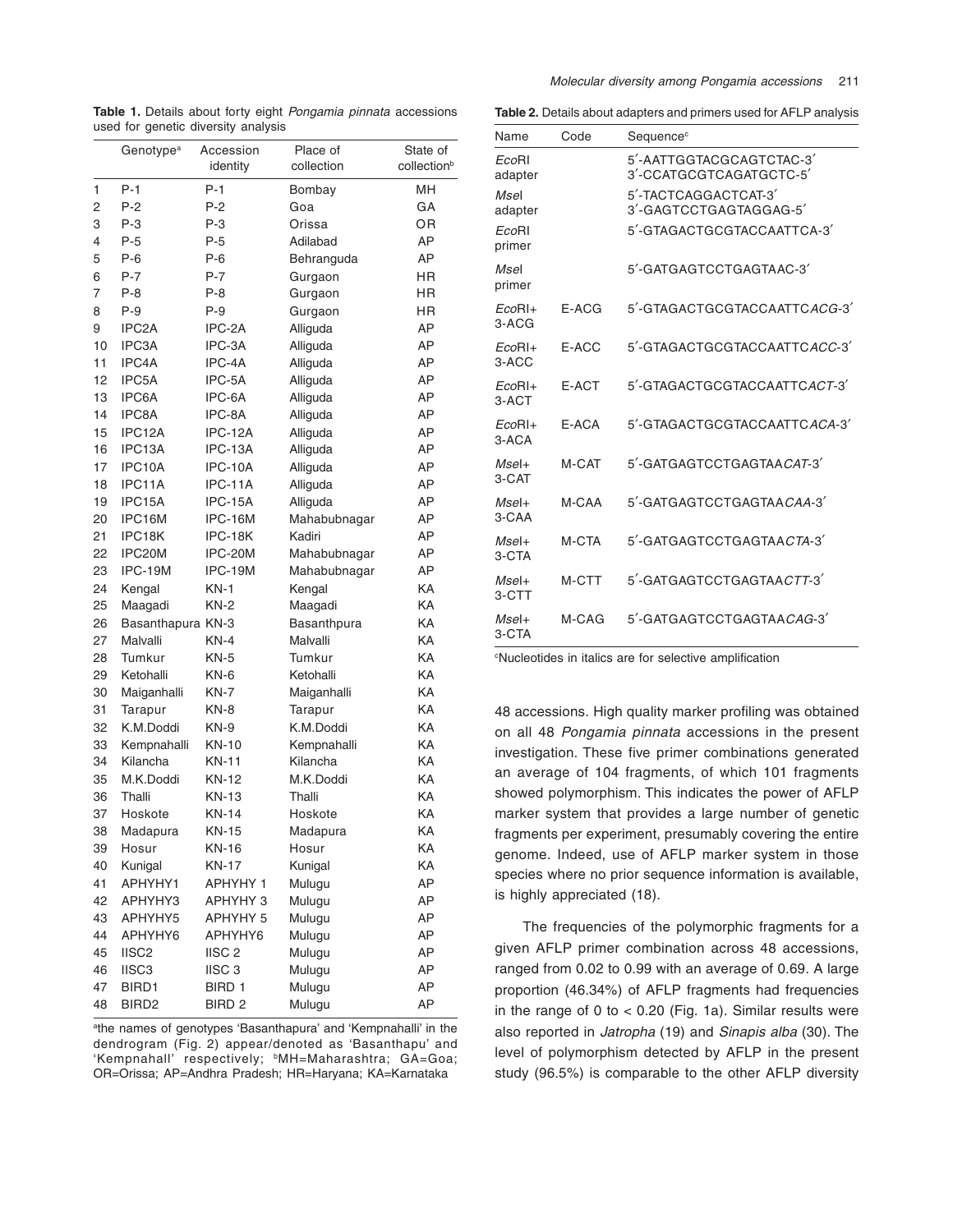

**Fig 1.** Frequency and PIC distribution of AFLP markers (**a**) Frequency distribution for polymorphic AFLP fragments in Pongamia pinnata germplasm collection and (**b**) PIC distribution for polymorphic fragments generated by AFLP primer combinations

study (97.2%) to understand genetic divergence and phylogenetic analysis of genus Jatropha (19). The pair wise genetic similarity among 48 Pongamia pinnata accessions ranged from 0.28 to 0.90 with an average of 0.61, suggesting that the current collection preserved the vast majority of the natural variation in Pongamia pinnata. High percentage of polymorphic fragments (96.5%) with five primer combinations were obtained in the present study compared to Jatropha (88.2%; 19) and common bean (74%; 31).

*Unique AFLP fragments —* Fifty one unique accession specific fragments identified in the present study can serve as genetic markers in identifying these accessions for plant improvement. Two primer combinations namely E-ACT / M-CTT and E-ACG / M-CTA were found to be most effective to detect higher number of unique fragments, 12 and 19, respectively. However, no unique fragments were detected by any of the primer combinations in the germplasm from Goa and Orissa states. Most likely this is due to the use of only single accession from these two states. Interestingly, in total, all primer combinations produced unique fragments in P-8, an accession from Gurgaon of Haryana.

*Marker attributes* **—** Different marker attributes like PIC, MI and RP were used in several studies to assess the informativeness or discriminatory power of the primer combinations for genetic diversity studies.

*Polymorphism information content (PIC)* **—** The PIC values for 502 polymorphic fragments varied from 0.04 to 0.50 with an average of 0.22 per fragment. Majority of the fragments (96) showed PIC value between 0.10-0.15, while 52 fragments showed the PIC value between 0.45-0.50 (Fig.1b). In terms of the PIC value of the primer combination, it ranged from 0.18 (E-ACT / M-CTT) to 0.26 (E-ACA / M-CAG) with an average of 0.22 (Table 3). PIC was used extensively in majority of diversity/marker studies (18, 19, 27, 31). Moderate levels of PIC values for AFLP primer combinations in the study can be attributed to either the diverse nature of germplasm or highly informative AFLP primer combinations used in this study. Among the different primer combinations, E-ACA / M-CAG (overall PIC value 0.26), is recommended for analyzing genetic diversity of different germplasm collections of Pongamia pinnata.

*Marker index* **—** Marker index (MI) is the marker attribute used to calculate the overall utility of a marker system and is the product of PIC and effective multiplex ratio. The MI ranged from 14.14 (E-ACT / M-CTT) to 20.23 (E-ACA / M-CAG). A positive correlation was observed between MI and PIC value ( $r^2$  = 0.99; p < 0.005). Marker index (MI) together with PIC value has been used to assess the discriminatory power of the AFLP primer combinations in several crop species including soybean (PIC =  $0.32$ , MI = 6.14) (20), wheat (PIC =  $0.32$ , MI =  $3.41$ ) (31), corn salad  $(PIC = 0.25, MI = 4.47)$  (33), etc. In the present investigation, MI values were reported in the range of 14.14 to 20.23 (average 16.83) and PIC in the range of 0.18-0.26 (average 0.22) which are comparable to the earlier diversity studies. Discrimination of as many accessions as possible would be the most important feature of a given primer combination, when the purpose of the study is to distinguish accessions analyzed (24).

*Effective multiplex ratio and resolving power – Along* with PIC and MI value, Prevost and Wilkinson (23) used another attribute called resolving power (RP) to compare the informativeness of AFLP. The higher number of fragments per primer combination is the feature of AFLP that provides higher EMR to AFLP. There was no significant difference in the effective multiplex ratio of all five primer combinations however this feature varied from 74.40 to 78.57 (Table 3). Besides, to understand the marker informativeness of RFLP, AFLP, RAPD and SSR marker systems, RP was used as potential marker attribute (22). The RP is a feature of the primer combination that indicates the discriminatory potential of the primer combination. The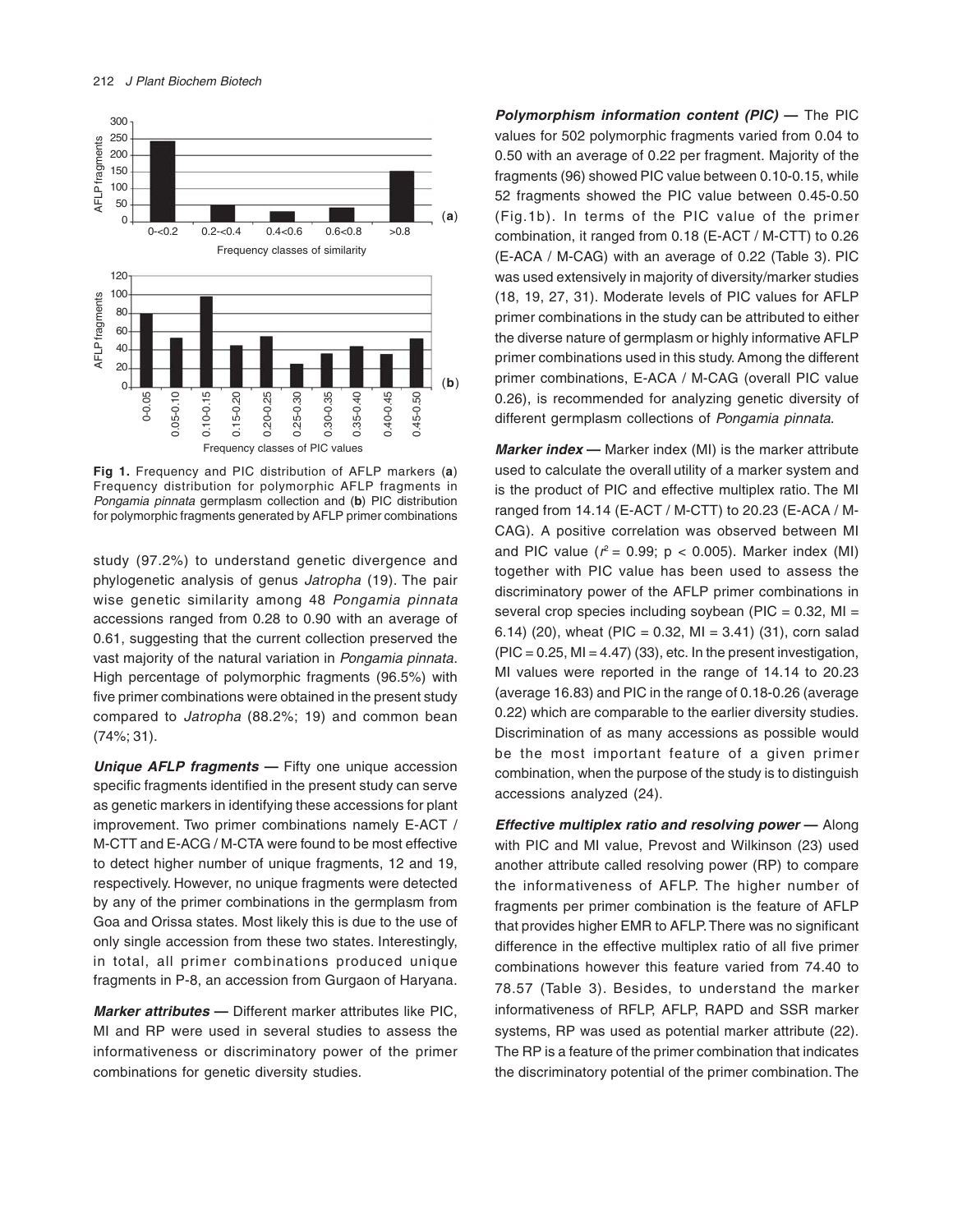| Primer<br>combinations | Total<br>fragments | Monomorphic<br>fragments | Polymorphic<br>fragments | Unique<br>fragments | $\%$<br>Polymorphism | PIC <sup>d</sup> | EMR <sup>e</sup> | MI <sup>f</sup> | <b>RP</b> <sup>9</sup> |
|------------------------|--------------------|--------------------------|--------------------------|---------------------|----------------------|------------------|------------------|-----------------|------------------------|
| E-ACG / M-CAT          | 82                 | 2                        | 80                       |                     | 97.56                | 0.24             | 78.05            | 18.73           | 25.03                  |
| E-ACC / M-CAA          | 100                | 7                        | 93                       | 8                   | 93.00                | 0.21             | 74.40            | 15.62           | 27.62                  |
| E-ACG / M-CTA          | 115                | 4                        | 111                      | 19                  | 96.52                | 0.20             | 77.22            | 15.44           | 31.04                  |
| E-ACT / M-CTT          | 112                | 2                        | 110                      | 12                  | 98.21                | 0.18             | 78.57            | 14.14           | 25.33                  |
| E-ACA / M-CAG          | 111                | 3                        | 108                      | 5                   | 97.29                | 0.26             | 77.84            | 20.23           | 38.46                  |
| Minimum                | 82                 | 2                        | 80                       | 5                   | 93.00                | 0.18             | 74.40            | 14.14           | 25.03                  |
| Maximum                | 115                | 7                        | 111                      | 19                  | 98.21                | 0.26             | 78.57            | 20.23           | 38.46                  |
| Average                | 104                | 3.6                      | 101.6                    | 10.20               | 96.52                | 0.22             | 77.22            | 16.83           | 29.50                  |
| Total                  | 520                | 18                       | 502                      | 51                  |                      |                  |                  |                 |                        |

<sup>d</sup>PIC=polymorphism information content; <sup>e</sup>EMR=effective multiplex ratio; 'MI=marker index; <sup>9</sup>RP=resolving power

resolving power varied from 25.03-38.46 with an average of 29.49. The resolving power of the primer combination was high for E-ACA / M-CAG (38.46). A strong and linear relationship between the ability of a primer combination to distinguish accessions and RP was observed (22, 32), hence the primer combination E-ACA / M-CAG with the highest RP value (38.46) should be the most informative primer combination for distinguishing the accessions. The RP during the present study is comparatively higher than earlier AFLP studies (19, 33). Infact as compared to RAPD and SSR markers, the resolving power was found highest for AFLP primer combination in our study (29.5) as compared to RAPD (5.6) and ISSR (7.0) markers (34). The MI and RP are comparatively higher than the earlier reports (21, 33). Although a very strong and positive correlation was observed between PIC value and MI ( $r^2$  = 0.99, p < 0.005), therefore confirming results of some earlier studies (23, 35), but no correlation was observed between RP and MI.

No specific relation was observed among the PIC, EMR, MI and RP. Lack of correlation among PIC, MI, RP was also reported by Laurentin and Karlovsky (33). This indicates that probably a single parameter is not a good indicator to assess the informativeness of the primer combinations.

*Genetic relationships among Pongamia accessions* **—** Genotyping data obtained for all the five primer combinations were used to evaluate and understand genetic diversity in the germplasm analyzed. The neighbour joining tree based on 502 AFLP fragments grouped 48 Pongamia pinnata accessions into four major clusters (Cl I, Cl II, Cl III and Cl IV) (Fig. 2). High bootstrap values indicate

that the grouping of the accessions is reliable. Variable number of accessions were present in three clusters i.e. Cl I (12 accessions), Cl II (13 accessions), Cl IV (13 accessions) while Cl III has only 8 accessions and 2 accessions were not grouped in any cluster. Further, Cl I is sub-grouped into Cl A with 3 accessions (P-2, IPC-5A and P-9) and Cl B with 9 accessions (P-5, Kengal, M.K.Doddi, Hosur, Maiganhall, Hoskote, Maagadi and IPC13A). While 13 accessions in Cl II were subgrouped into Cl IIA with 8 accessions (IPC-2A, IPC-12A, IPC-11A, IPC-15A, IPC-16M, IPC-4A, IPC-6A and IPC-8A) and Cl IIB with 5 accessions (IPC-3A, IPC-10A, IPC-18K, IPC-20M and IPC-19M).

The Cl III has 8 accessions (P-3, P-7, KN-6, Ketohalli, Thalli, Madapura, Kilancha, BIRD2 and P-6). Cl IV is subgrouped into 3 groups: Cl IVA with 6 accessions (Malvalli, APHYHY6, Tumkur, APHYHY1, APHYHY5 and IISC2), Cl IVB with 3 accessions (APHYHY3, IISC3 and BIRD1) and Cl IVC with 4 accessions (Tarapur, K.M.Doddi, Kempnahalli and Kunigal). Higher bootstrap (99%) was observed between the accessions IISC3 and BIRD1, from Karnataka. Similarly, higher bootstrap values were observed among different clusters are indicated (56-99%) on the nodes of the dendrogram (Fig. 2). Region specific grouping was however, limited to Cl II only, as all the genotypes (13) in this cluster have come from Andhra Pradesh (IPC series) (Table 1). The IPC series accessions shared more homology and were grouped in Cl II collected from Alliguda, Andhra Pradesh, and for instance the genetic similarity between IPC-4 and IPC-6 was 0.84, interestingly more genetic similarity is recorded between KN-8 and KN-9 (0.90) (data not shown) from Karnataka. The remaining 2 IPC series accessions, IPC-5A and IPC-13A, from Andhra Pradesh were grouped in Cl IA and Cl 1B, respectively. All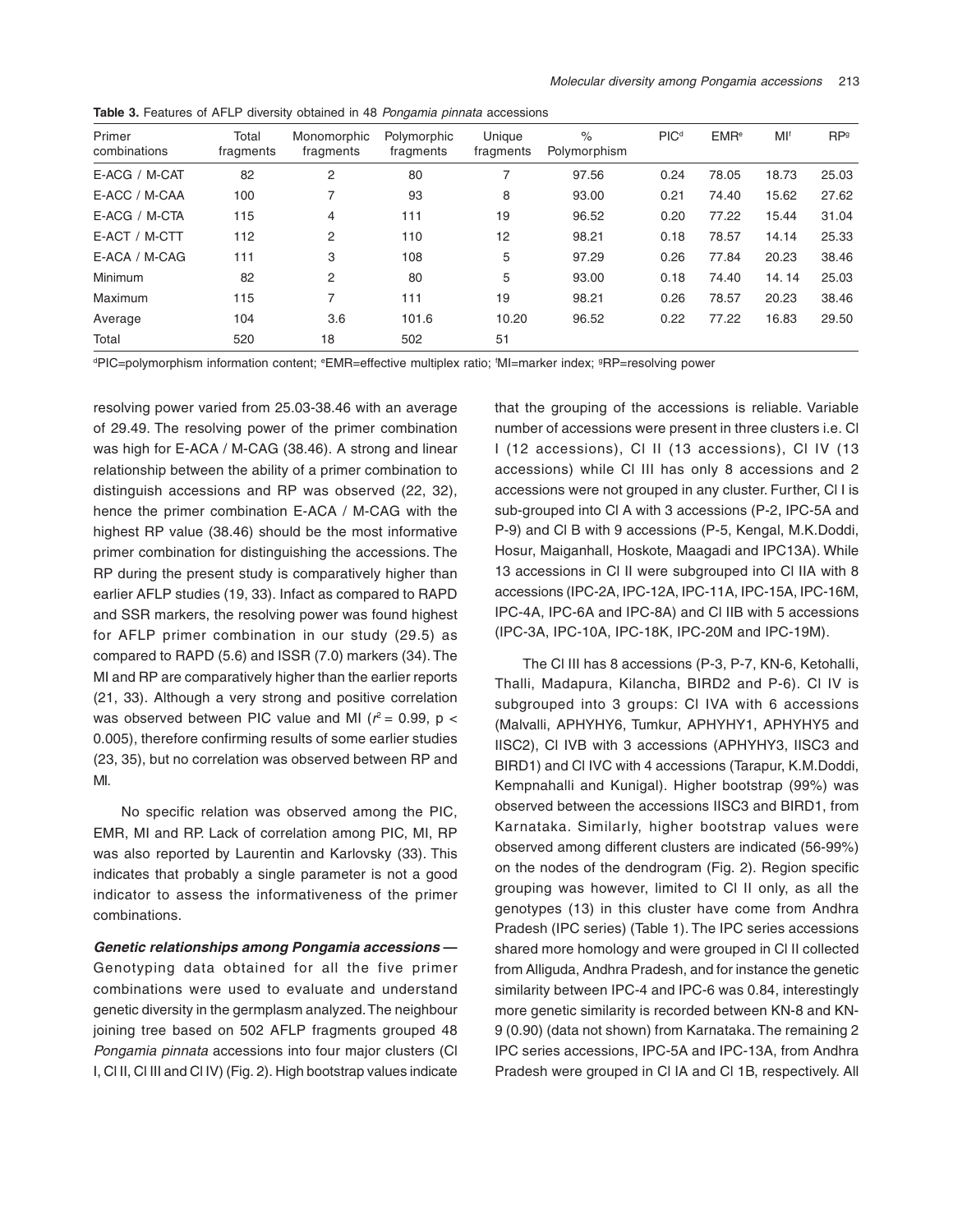

**Fig 2.** Dendrogram for 48 Pongamia pinnata accessions constructed based on neighbour joining algorithm using 502 AFLP fragments

accessions in Cl II B, has relatively low diversity and sharing more degree of similarity among the accessions which have come from Alliguda (Andhra Pradesh). The KN accessions (17) were scattered in all the clusters (Cl I, Cl III and Cl IV) except Cl II. However, majority of KN series accessions coming from Karnataka state were grouped in Cl IVA and Cl IVB. Interestingly, all four APHYHY accessions from Mulugu (Andhra Pradesh) were grouped together with KN accessions (Karnataka) (Fig. 2) that indicates the close relationships of these four accessions with accessions from Karnataka as compared to Andhra Pradesh. Similarly four accessions IISC2, IISC3, BIRD1 and BIRD2 were grouped along with accessions from Karnataka. The dendrogram showed highest genetic similarity (0.90 similarity coefficient) between KN-8 and KN-9 that have come from Karnataka. As the pedigree data are not available on the accessions analyzed, the higher genetic similarity indicates the higher probability of origin of all these accessions (IPC series) from the same source (Alliguda, Andhra Pradesh).

Among three accessions examined from Haryana, P9 was grouped in Cl IA, P8 in Cl IB and P7 in Cl III. This indicates the high genetic diversity among these accessions from Haryana state. Similarly, the Cl IA was found a diverse sub-cluster with accessions grouped from different states i.e. Goa (P2), Andhra Pradesh (IPC5A) and Haryana (P9). It is also interesting to note that out of 48 accessions examined, 2 accessions namely P1 (Maharashtra) and Basanthpura (Karnataka) did not group into any of the four clusters, and they remained on the two extremes of the dendrogram (Fig. 2).

Although comparable number of accessions from Karnataka state were included in the diversity, but these accessions didn't show any significant grouping. This indicates that probably Karnataka accessions are more diverse as compared to Andhra Pradesh accessions. Interestingly, all four APHYHY accessions from Mulugu (Andhra Pradesh) were grouped together with KN accessions (Karnataka), indicating close relationships of these four accessions with accessions from Karnataka as compared to Andhra Pradesh. Similarly four accessions IISC2, IISC3, BIRD1 and BIRD2 were grouped along with accessions from Karnataka. Indeed these accessions were originally present at IISC, Bangalore and later these were planted in the Forest Academy, Mulugu, Andhra Pradesh. It is also interesting to note that out of 48 accessions examined, 2 accessions {P1 (Maharashtra) and Basanthpura (Karnataka)} did not group into any of the four clusters, and they remained on the two extremes of the dendrogram. This indicates that these accessions showed high genetic dissimilarity than the other accessions analyzed during the present study. A high level of genetic polymorphism is expected for an out-crossing species like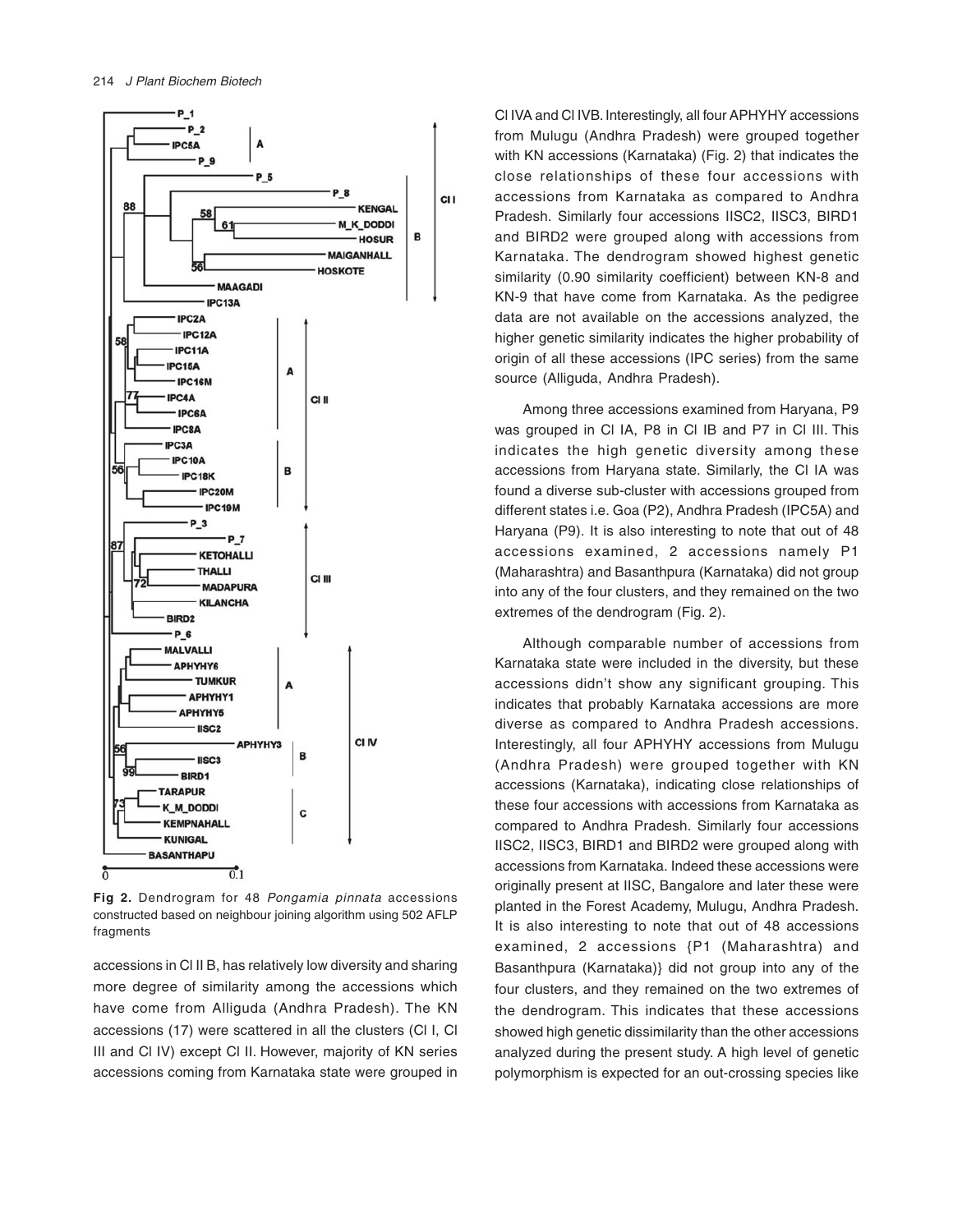Pongamia pinnata and is comparable with those earlier reports (31, 36). The high level of polymorphism suggests the wide genetic diversity among Pongamia pinnata accessions analyzed. Results of the present study also showed that only few AFLP primer combinations are sufficient to discriminate various germplasm accessions, if extensive diversity exists among taxa or genus.

The wide range (0.28 to 0.90) of pair wise genetic similarity between the accessions indicates the existence of higher genetic diversity among the accessions examined. The results of genetic diversity study provide estimates on the level of genetic variation among diverse materials that can be used in germplasm management, protection and improvement. Average genetic similarity recorded as 0.61 suggests that the current collection preserved the vast majority of the natural variation in Pongamia pinnata. Further, the accessions P1 and Basanthapura with least genetic similarity 0.28 were on the extremes of the dendrogram without being grouped into any of the clusters, indicating that these genotypes are extremely diverse than other accessions analyzed during the present study. Accessions from Karnataka state showed significant diversity among all the 48 accessions, indicating that these accessions are more diverse than the Andhra Pradesh accessions. However, comparatively narrow range of genetic similarities was reported by Gupta et al (34) using RAPD and ISSR markers and Sun et al (29) using AFLP and SSR markers in Jatropha.

In conclusion, this study indicates that AFLP is an efficient marker system for genetic diversity studies in Pongamia pinnata. All the five primer combinations showed more or less same informativeness. In general, a good level of genetic diversity was observed in examined germplasm collection of Pongamia pinnata. However, accessions from Karnataka showed comparatively higher diversity than accessions from Andhra Pradesh. Some accessions, from Andhra Pradesh showed higher similarity with accessions from Karnataka thus may indicate that these accessions are originally from Karnataka. The diverse accessions identified during present study may be utilized in various crossing programs and therefore, should be useful in Pongamia pinnata improvement. Furthermore, some of the AFLP assays, generated genotype-specific fragments in some cases, and therefore, may be useful for precise identification of the corresponding accessions for the establishment of proprietary rights and determination of accession purity. The information generated on unique

fragments in different accessions together with genetic dissimilarly data would be very useful for varietal improvement of the species through conventional breeding methodologies as well as molecular breeding approaches such as marker assisted selection (MAS).

#### **Acknowledgements**

This work, in part, was undertaken as a part of research activities of Center of Excellence in Genomics (www.icrisat.org/ceg) funded by Department of Biotechnology, Government of India. Thanks are due to Mr A Gafoor, Research Technician, Mr Ch Srinivasa Rao and Ms Seetha Kannan for their help. We gratefully acknowledge the help of Mr A R Nayeemulla, Sustainable Transformation of Rural Areas (SUTRA), Bangalore for sharing the germplasm with us. Authors are also thankful to Dr Reyaz Rouf Mir, ICRISAT and two anonymous reviewers for their valuable suggestions on the MS.

Received 15 January, 2010; Accepted 28 May, 2010

Online published 6 July, 2010

# **References**

- 1 **Wani SP, Osman M, Emmanuel D'Silva & Sreedevi TK,** Asian Biotechnol Deve Rev, **8** (2006) 11.
- 2 **Scott PT, Pregelj L, Chen N & Gresshoff PM,** BioEnergy Research, **1** (2008) 2.
- 3 **Atchison E,** Am J Bot, **38** (1951) 538.
- 4 **Sarbhoy RK,** Cytologia, **42** (1977) 415.
- 5 **Kumar V, Chandrashekar K & Sidhu OP,** J Entomol Res, **30** (2006) 103.
- 6 **Khurma UR & Mangotra A,** S Pac J Nat Sci, **22** (2004) 50.
- 7 **Yadav YS, Siddiqui AU & Parihar A,** J Phytol Res, **18** (2005) 263.
- 8 **Elanchezhiyan M, Rajarajan S, Rajendran P, Subramanian S & Thyagarajan SP,** J Med Microbiol, **38** (1993) 262.
- 9 **E D'Silva, Wani SP & Nagnath B,** Patancheru 502 324, Global theme on Agroecosystems, Report No. **11** (2004) 28.
- 10 **Azam MM, Waris A & Nahar NM,** Biomass and Bioenergy, **29** (2005) 293.
- 11 **Karmee SJ & Chadha A,** Biores Technol, **96** (2005) 1425.
- 12 **Nagaraj G & Mukta N,** J Oilseeds Res, **21** (2004) 117.
- 13 **Natanam R, Kadirvel R & Chandrasekaran D,** Animal Feed Sci Technol, **25** (1989) 201.
- 14 **Rathore V & Madras G,** Fuel, **86** (2007) 2650.
- 15 **Bena G, Jubier MF, Olivieri I & Lejeune B,** J Mol Evol, **46** (1998) 299.